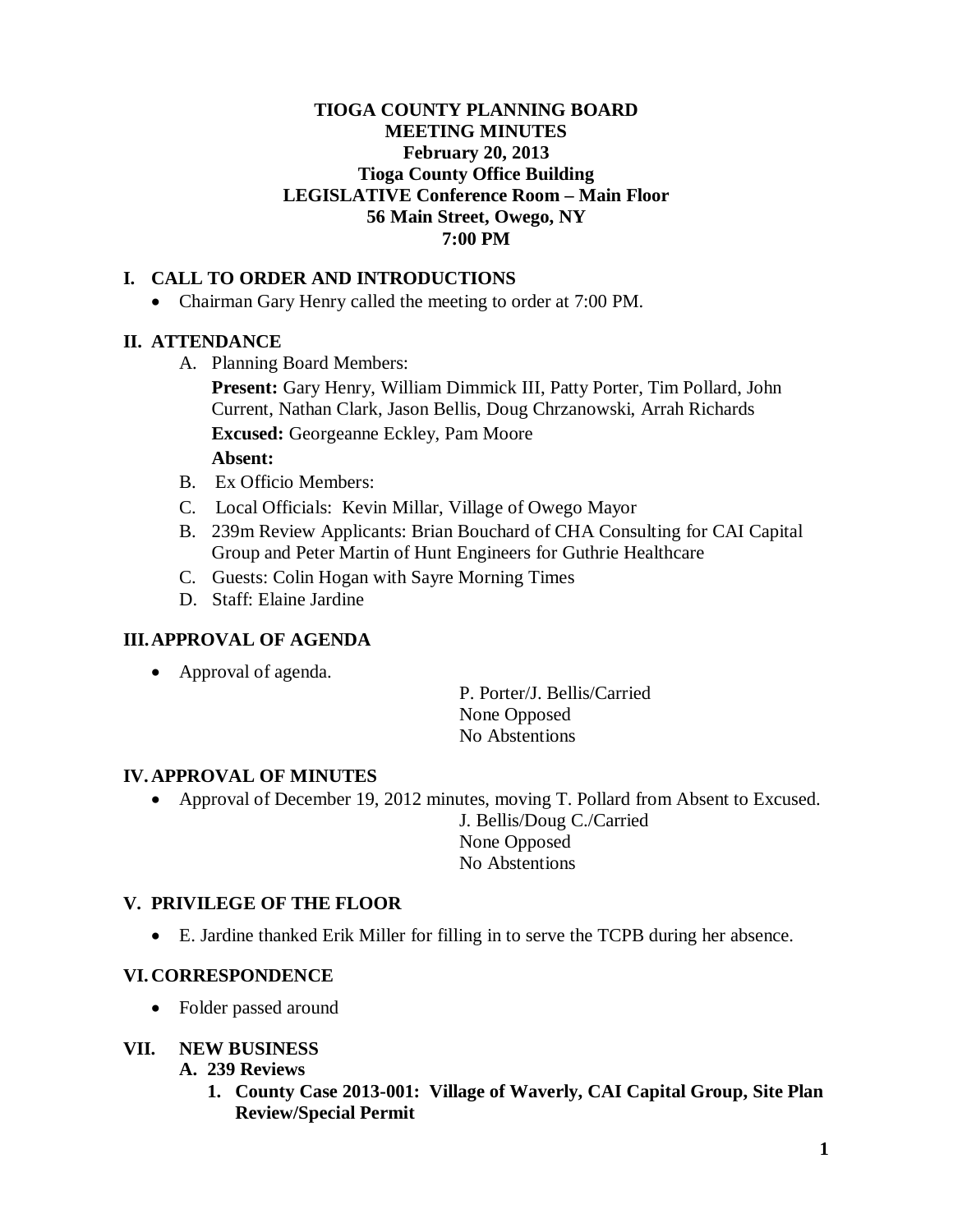This applicant has revised their plans to replace the formerly proposed Holiday Inn Express with a 12,000 square-foot retail strip center, but still with a separate outparcel 4,050 square-foot drive thru fast food restaurant. The retail strip center includes six 2,000 square foot slots that will be occupied by businesses and services such as a bank and other fast food restaurants. As before, this development is proposed to be on a merged 2.16 acre property, located at the west end of the Village of Waverly bordered by Broad Street to the south, NYS Route 17C (Chemung Street) to the north, US Route 220 (Elmira Street) to the west, and Pine Street to the East.

The applicant has provided daily generated traffic trips at 1,712 for retail and 2,009 for fast food restaurants. The applicant has completed a Stormwater Pollution Prevention Plan and submitted it to NYS DEC. The applicant has also provided a completed Part 1 of a Short Environmental Assessment Form.

Waverly's Commercial District allows for uses of this type. The proposed development serves both a Countywide- and local need as it will revitalize a section of the Village and located in a suitable area that is within short proximity to two highways, which will provide tremendous visibility and access for travelers. The site, albeit abutting residential properties, is designed to pose minimal impacts on these residences, and has positive access attributes that will not interfere with the Villages' overall transportation patterns. With the improvements to landscaping, attention to lighting, traffic circulation, pedestrian amenities, and health and safety provisions of the Site Plan Review, the project is harmonious and should be an integral part of the surrounding neighborhood and mixed uses

Staff recommends approval of the site plan review/special permit with the condition that NYS DOT property and right of way issues be resolved.

Brian Bouchard from CHA showed TCPB members a large, color project site plan and explained that the DOT property and right-of way, as well as utility easement issues at the western portion of the project site forced the applicant to downsize the entire development project including reducing the footprint of the fast food drive-thru restaurant and changing the motel to a scaled-down, one-story retail strip. He added that while the developer goes through the process to purchase the DOT property, which could take years, he is applying for an occupancy permit so the project can proceed, allowing construction of the paved parking area for the fast food drive-thru restaurant.

The developer, however, is still interested in locating a motel in Waverly and searching for other appropriate sites in the area.

**Q. J. Bellis** – Is there a height restriction for lighting in the Village of Waverly Zoning Code? **A. B. Bouchard** – Yes, and they meet the height restrictions. **P. Porter** – will those nearby residences be shielded from the parking lot lighting? **B. Bouchard** – Yes, they will be full cut-off lights with shields to protect the residences.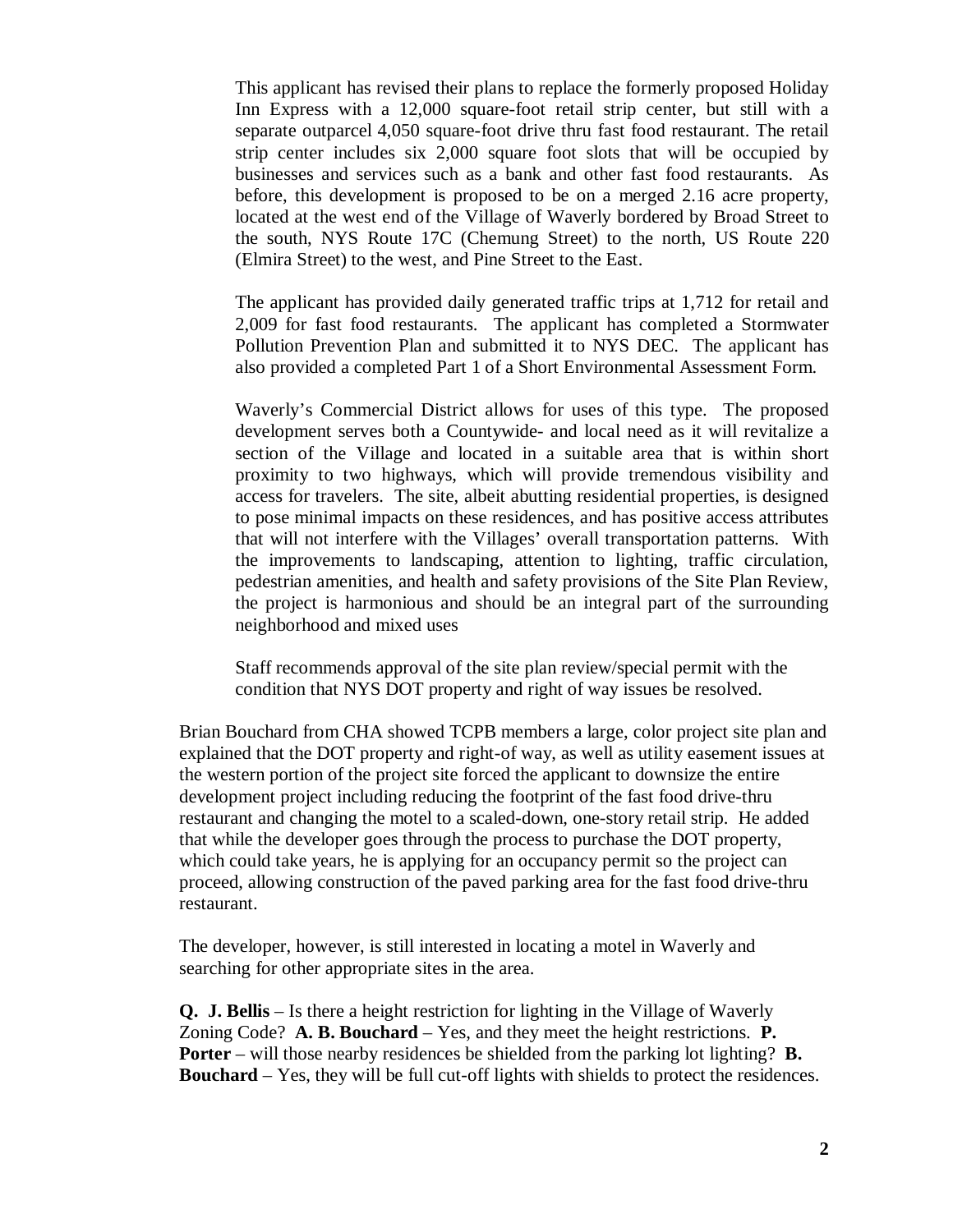**Q. Doug C. –** Are the setback requirements supposed to be measured from the right of way or from the property lines? If it is to the property line, then the setback of the retail strip building to the adjacent DOT property does not meet the zoning's setback regulations. **A. B. Bouchard –** I see your point. We will address at the local level and apply for an area variance with the Village of Waverly Zoning Board of Appeals if necessary. TCPB members agreed to this by consensus.

#### **Motion to recommend approval of the site plan review/special permit.**

| W. Dimmick III/P. Porter/ Carried |                                          |
|-----------------------------------|------------------------------------------|
| Yes                               |                                          |
| No.                               | o                                        |
|                                   | <b>Abstention</b> 2 (G. Henry, N. Clark) |

**2. County Case 2013-002: Town of Owego, Guthrie Healthcare Systems, Inc., Special Use Permit**

The applicant is proposing to construct and operate a 6,375 square foot medical office to provide outpatient clinical services on this 3.1 acre parcel. Access will be from Glann Road. There will be 48 parking spaces. The facility will be serviced by Town of Owego municipal water and sewer. The applicant has prepared a Stormwater Pollution Prevention Plan and has submitted it to NYS DEC. The applicant has also provided a completed Part 1 of a Short Environmental Assessment Form.

Applicant states that there will 3 medical providers as well as 5 support staff employed at this location. The anticipated patient load is 12 to 15 patients per hour, generating an average of 25 vehicle trips per hour. Hours of operation are planned for 8A – 5P weekdays and 9A – Noon Saturday, ultimately increasing those hours to 8A – 8P Monday through Saturday. Construction is expected in fall 2013 or spring 2014.

The neighborhood contains many commercial uses, as well as residential uses nearby.

This proposal demonstrates a logical site design and the medical office use is in a suitable location and an appropriate scale for the corner area. It is harmonious with the neighborhood and provides good transition from residential to business uses. The proposal will transform the land from a longstanding, virtually defunct property to an aesthetically pleasing facility, as well as a productive use and economic generator.

Staff recommends approval of special use permit with the conditions noted – NYS DOT Site Plan Review approval and providing specific sign information.

**Q. J. Bellis** – Why shouldn't the applicant be required to meet the Town's parking regulations? **A. E. Jardine** – This is a universal problem with zoning ordinances that were developed in the 1960's and 1970's. The number of parking spaces required is excessive. Parking standards have changed towards reducing paved surface areas and therefore reducing the size of parking lots. That is why we demonstrate flexibility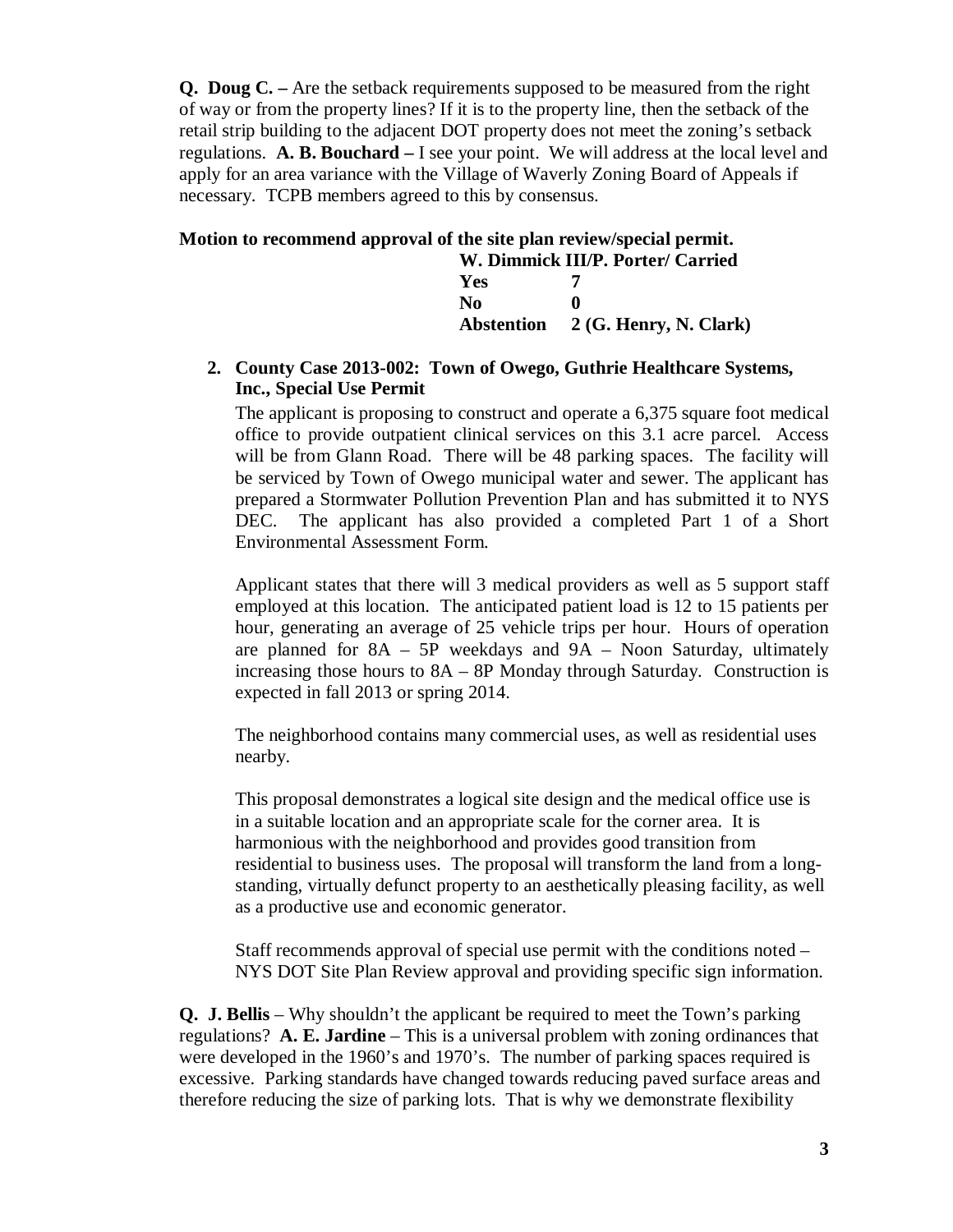with parking, especially in this situation when the proposal is so close to providing the amount of spaces provided, and have plenty of room on-site to add more if necessary.

**P. Martin** informed the Board that BMTS conducted a traffic study, with the results showing an increase of just  $3 - 4$  % to current traffic counts as a result of this proposal.

**Motion to recommend approval of the special use permit with the conditions noted.**

> **T. Pollard/Doug C./Carried Yes 7 No 0 Abstention 2 (G. Henry, N. Clark)**

### **B. Election of 2013 Officers**

A slate was nominated as follows:

Chair – Doug Chrzanowski, Vice Chair – William Dimmick III, Secretary – Pam Moore.

**Motion to present slate of officers.**

**J. Bellis/J. Current/Carried**

**Motion to close nominations.**

**G. Henry/T. Pollard/Carried**

**Motion to approve 2013 Slate of Officers as presented. P. Porter/J. Current/Carried**

## **VIII. REPORTS**

- A. Local Bits and Pieces
	- 1. Town of Candor G. Henry
		- No report.
	- 2. Town of Nichols P. Moore/P. Porter
		- Town Planning Board is continuing work on the comprehensive plan.
	- 3. Town of Berkshire T. Pollard
		- The entire fire station has been demolished and a construction fence is now enclosing the future construction area.
		- Jim Lacey, a member of the Town's Planning Board since its beginning, has retired and moved to North Carolina.
	- 4. Town of Tioga D. Chrzanowski
		- No report.
	- 5. Village of Waverly W. Dimmick III
		- No report.
	- 6. Village of Owego G. Eckley